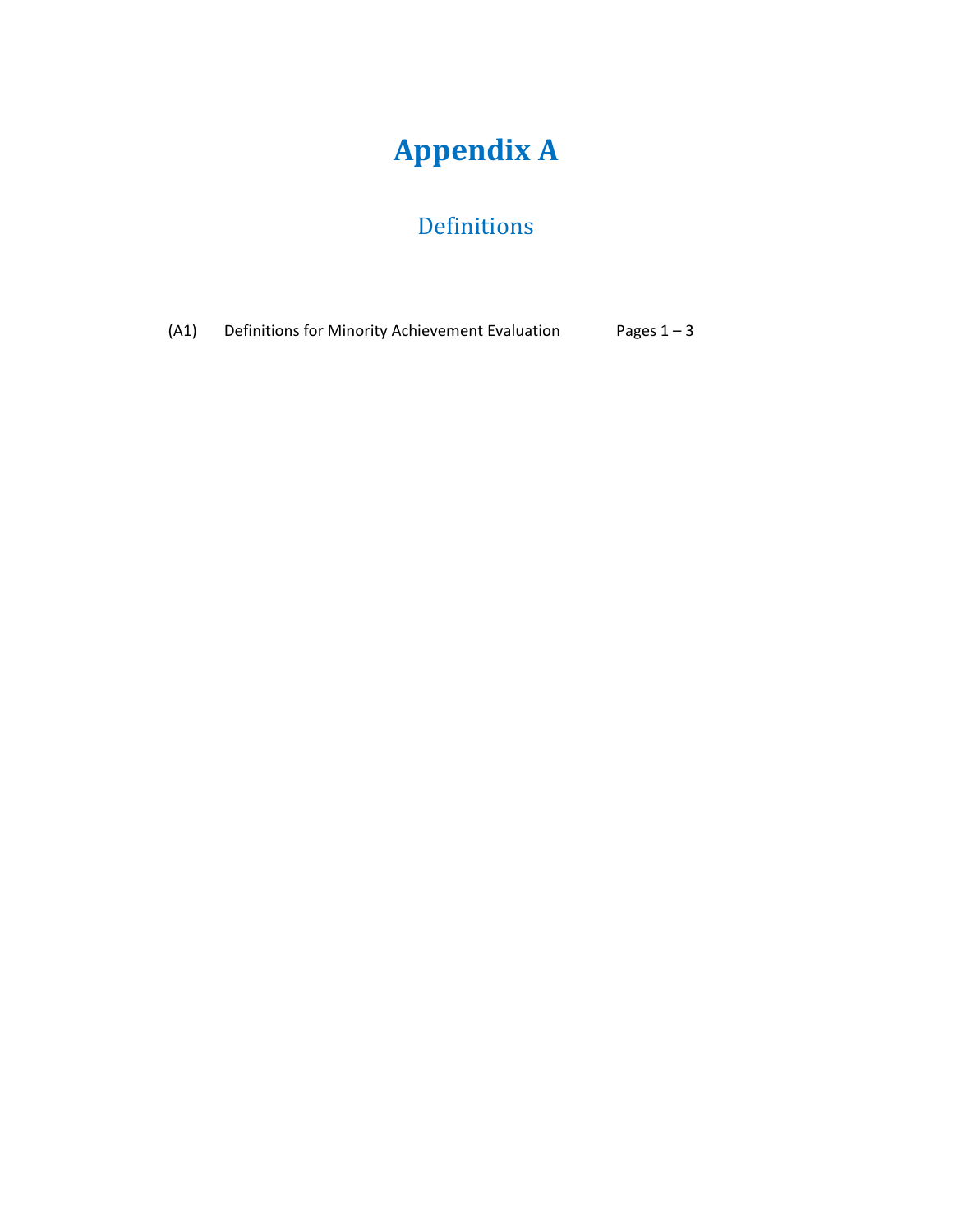## <span id="page-1-0"></span>Definitions

**Achievement Gap:** The achievement gap refers to differences in performance in educational measures among groups of students as defined by race/ethnicity, socioeconomic status, or other demographic factors.

**ACT:** The ACT is a national college admissions and placement test.

**Advanced Placement (AP):** The AP program is an intensive program of college level curricula and examinations developed by the College Board that provides high school students with an opportunity to earn college credit at participating colleges and universities across the country. The AP program offers students an opportunity to develop their academic strengths through rigorous curricula and challenging national examinations and exposes them to academic experiences usually reserved for college students.

**Classroom Assessment Scoring System (CLASS):** The CLASS is a classroom observation tool developed at the University of Virginia's Curry School of Education. It aims to provide a common lens and language focused on classroom interactions that encourage student learning. The CLASS tool organizes teacherstudent interactions into four broad domains: Emotional Support, Classroom Organization, Instructional Support, and Student Engagement.

**Community Satisfaction Survey:** The biannual Community Satisfaction Survey (CSS) provides a districtlevel snapshot of issues including school climate, instructional support, and cultural competence. Respondents include students, staff, parents, and community members, and questions are aligned with the Site-Based Survey, which is administered in alternating years.

**Cultural Competence:** Cultural competence is a set of attitudes, skills, behaviors, and policies that enable organizations and staff to work effectively in cross-cultural situations. It reflects the ability to acquire and use knowledge, beliefs, attitudes, practices and communication patterns of others to improve services, strengthen programs, and increase community participation. Simply stated, cultural competence is the level of knowledge-based skills required to work effectively with persons from particular groups.

**End-of-Course (EOC) SOL Test:** EOC SOL tests assess student mastery of the standards associated with the corresponding secondary coursework. Students who earn passing scores receive a verified credit towards their high school graduation requirements.

**International Baccalaureate (IB):** International Baccalaureate (IB) is an academic program licensed by the International Baccalaureate Organization (IBO) that, upon successful completion, results in the awarding of a high school degree. The curriculum emphasizes the importance of international awareness and responsible citizenship for students.

**Minority Achievement Coordinator:** The Minority Achievement Coordinator is a fulltime or part-time position at one elementary school and all comprehensive secondary schools. Coordinators work under the direction of the Office of Minority Achievement to address the needs of culturally and linguistically diverse students and to design and implement activities that support student achievement.